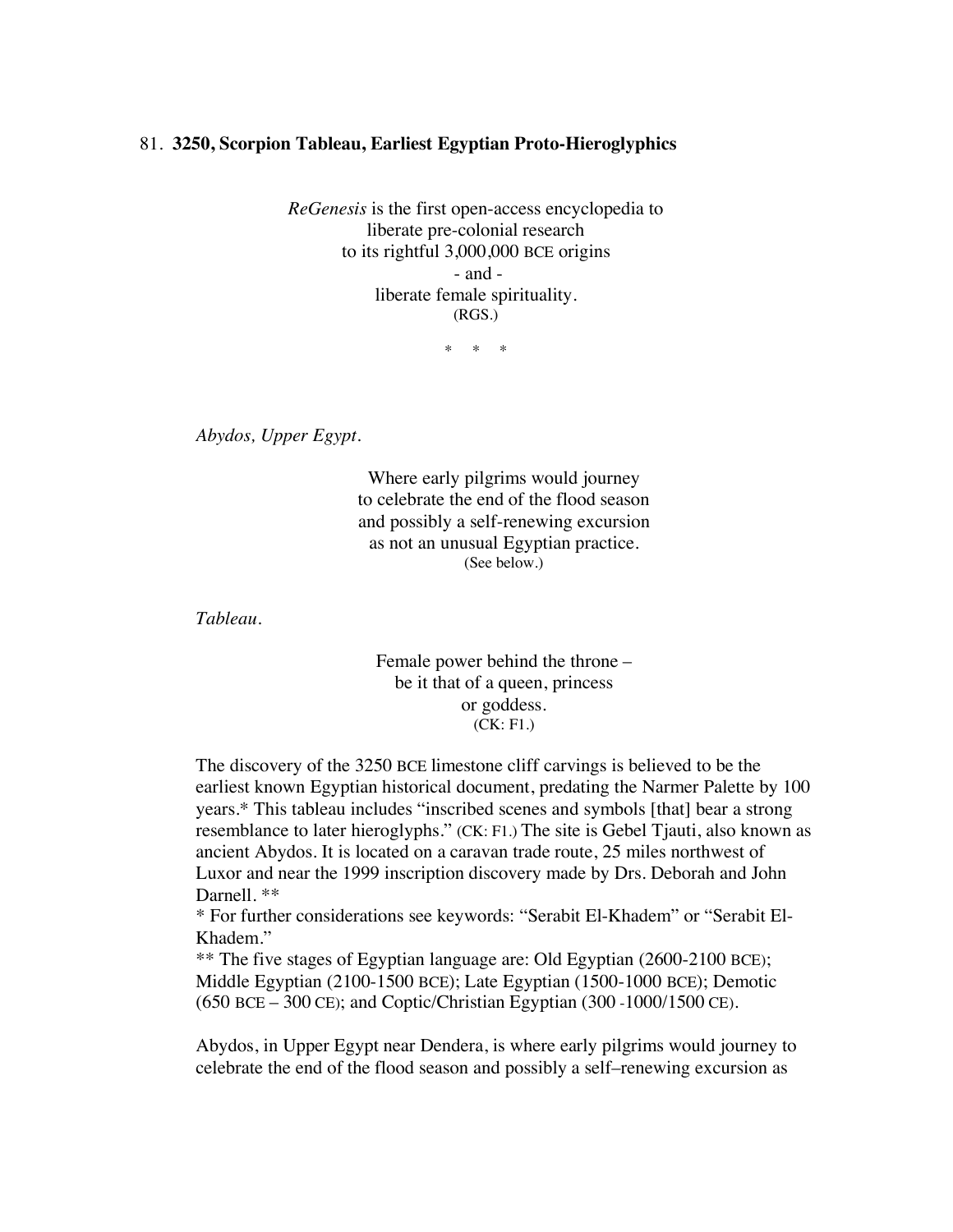not an unusual Egyptian practice. (For a similar ritual tradition, see Dendera Temple in entry: (RGS: 2613-2494, Hathor's Dendera (Denderah) Temple, Egypt).

The tableau figures include a procession returning to Abydos plus a falcon, symbol of Isis's son Horus and standard icon for kings. Other elements include a chair with a canopy that the Darnells say is usually associated with "the female power behind the throne – be it that of a queen, princess or goddess." (CK: F1.) They add that the chair in the Scorpion Tableau is a goddess, seat of power. In Yamashita's dissertation, he also affirms that temple furniture is divine, including the chair (cathedra) goddess at Abydos. (GA: 44.)

Isis was the preeminent/ancient mother of son king Horus. Having birthed, suckled and reared Horus, she "exemplified African matrilineal traditions." (DM: 14; IG: 15.) Given that it was through royal women that Nubian rulers such as Horus inherited the throne – and – that the chair is a renowned symbol of Isis, the mother goddess is clearly Isis. (DM: 14.)

Both the Darnells and Dobbs–Allsopp draw attention to the letter M and the zig– zaz motif or wavy lines on the tableau that they believe indicates the hieroglyphic for water and later the Semitic letter M. (DOE.) Note that ten years prior, Gimbutas also said that "the aquatic significance of the M sign seems to have survived in the Egyptian hieroglyph M, *mu*, meaning water, and in the ancient Greek letter M, *mu*." (LOG: 19.) Mu or Ma is also the name for mother in many cultures and time periods.

Isis is a cathedra goddess, name of the goddess as the official chair or throne of a holy one in a position of prominence. The name of Egyptian Isis, or Au–set, is translated as *seat*, as in the lap of the goddess as well as the birthing chair. Frequently Isis is portrayed with a throne on her head, as she was the embodiment of this revered position, 'symbol of political empowerment and authority (TGM: 99; BATB: 34).' Given that lineage (royal and otherwise) is matrilinear, Mother Goddess Isis bestows kingship and the royal throne by suckling or holding the royal candidate on her lap. (BWA: 68; RGS; RG: 29). (RGS: 400, Cathedra Goddess Isis; RG & RGS: 7100- 6300, Cathedra Goddess of the Beasts, Çatal Hüyük, Anatolia).

A selection of other cathedra goddesses includes: Canaanite/ Israelite, Asherah; Babylonian, Inanna; Anatolian, Kubaba; Egyptian Maat; Greek Cybele; Sicilian, Megara Hyblaea; and of course, dark goddess Mary.

Further research on the 'Scorpion Tableau' or 'King Scorpion' discovery plus photo-hieroglyphics:

Darnell, John Coleman, and Deborah Darnell. *Theban Desert Road Survey in the Egyptian Western Desert.* Chicago, IL: Oriental Institute of the University of Chicago, 2002. (TDRS.)

Goldwasser, Orly. "How the Alphabet Was Born from Hieroglyphs. *Biblical*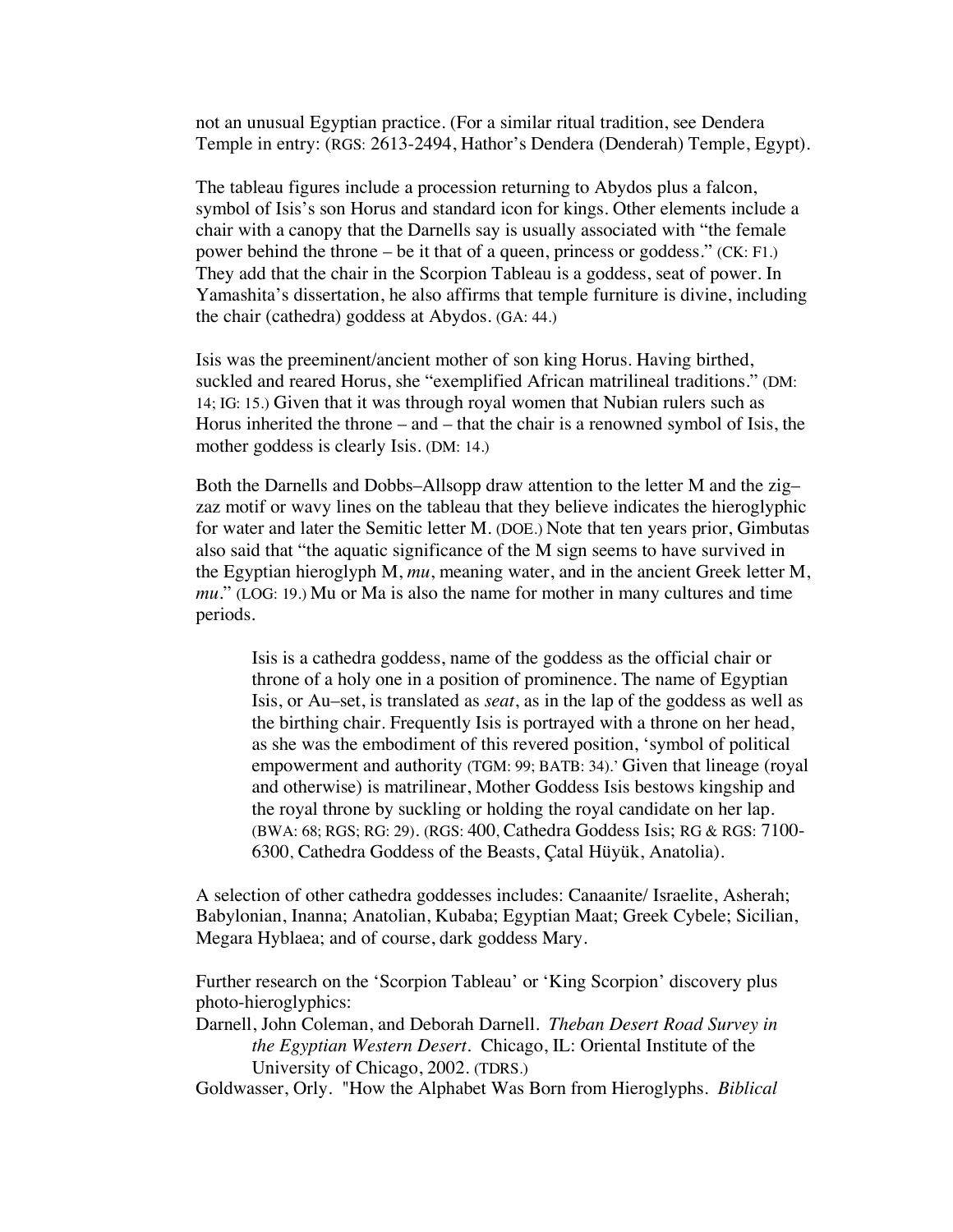*Archaeology Review* 36.2 (Mar.-Apr. 2010): 36-50. (HA.) Wilford, John Noble. "Discovery of Egyptian Inscriptions Indicates an Earlier Date for the Origin of the Alphabet." *New York Times*, Nov. 13, 1999: Y1, Y10. (DOE.)

Further writing research: 5400-3200, Ancient Aphrodite: Chalcolithic or Copper Age; 5300-4300, Climactic Phase and Script in Old Europe; 5000-4900, Inanna in Uruk, Mesopotamia; 3400-2900, Mesopotamian Writing from the Protoliterate Period; 3100-2600, Proto Bronze Age Crete, Writing and Heroes; 3000-2000, Anatolia; 3000, First Dynasty, Egypt; 2300, Sumerian Transitions; 2000-1450, Middle Bronze Age Crete; 2000, Asherah; 1900-1800, Dawning of the African Alphabet and Egyptian Aniconic Goddess Triangle; 1600, Mycenaeans Dominant on Greek Mainland; 1100-800, Iron Age; 1100-800, Mediterranean Dark Ages; 668-626, Sumerian Mythology; and 500-400, Classical Greek Era and Leading Male Authors. (RGS.)

Further cathedra goddesses research: 8300-4500, Sha'ar Hagolan (Sha'ar HaGolan); 7250-6150, Çatal Hüyük, Anatolia; 7100-6300, Cathedra Goddess of the Beasts; 5500-3500, Cucuteni (Tripolye) Culture, Eastern Europe; 5400-3500, Ancient Aphrodite: Chalcolithic or Copper Age; 4400-2500, Olympus Hera; 4000-3000, Egypt, Africa, and Cathedra Goddesses; 3000-2000, Anatolia, Kubaba and the Hittites; 2500, Inanna, Holder of the Me; 2000, Asherah; 900, Taanach, Canaanite Libation Stand**;** 800-700, Kuntillet Ajrud and Khirbet El-Qom; 750-650, Cybele and King Midas, Anatolia; 550, Cathedra Goddess Kourotrophos, Megara Hyblaea, Sicily; and 400, Cathedra Goddess Isis. (RGS.)

Further caravan routes and caravanserai research: 40,000, Har Karkom; 25,000, Caravanserai, Trade Routes, and Dark Mothers; 12,000, Pamukkale*/*Hierapolis, Anatolia (Central Turkey); 3000, Tell Brak; 2200, Nahariyah and Ashrath-Yam; 1800, Re-Visioning Goddess Sarah and Abraham; 1750-1700, Goddess of Kultepe, Anatolia; 12,000 Pamukkale*/*Hierapolis, Anatolia (Central Turkey); 1000, Ephesus, Anatolia; 900-800, Ka Goddess, Salamis, Cyprus; 900, Taanach, Canaanite Libation Stand; 800, Tanit; 800, Carthage, Africa, the Goddess Tanit and Sacrifice; 800-700, Kuntillet Ajrud and Khirbet El-Qom; 630-620, Goddess Kore, Izmir, Turkey; 600-398, Astarte/Anat/Ashtaroth/Asherah/Ishtar and Yahweh, Egypt; 600, Goddess Kaabou at Petra, Jordan plus Mecca, Saudi Arabia; 370, Isis and Philae, Egypt; 323-30, Kom Ombo Temple; and 100, Mecca, the Ka'aba and Sacred Stones. (RGS.)

Further Anatolian Seljug Caravanserais and other key extended trade centers and routes throughout the ancient world:

Lawler, Andrew. "Erbil Revealed." *Archaeology* 67.5 (Sep. – Oct. 2014): 39. (ER: 39.)

Yavuz, Aysil Tukel. "The Concepts That Shape Anatolian Seljug Caravanserais." *Muqarnas*, Vol. 14 (1997): 80-95. (CSA.)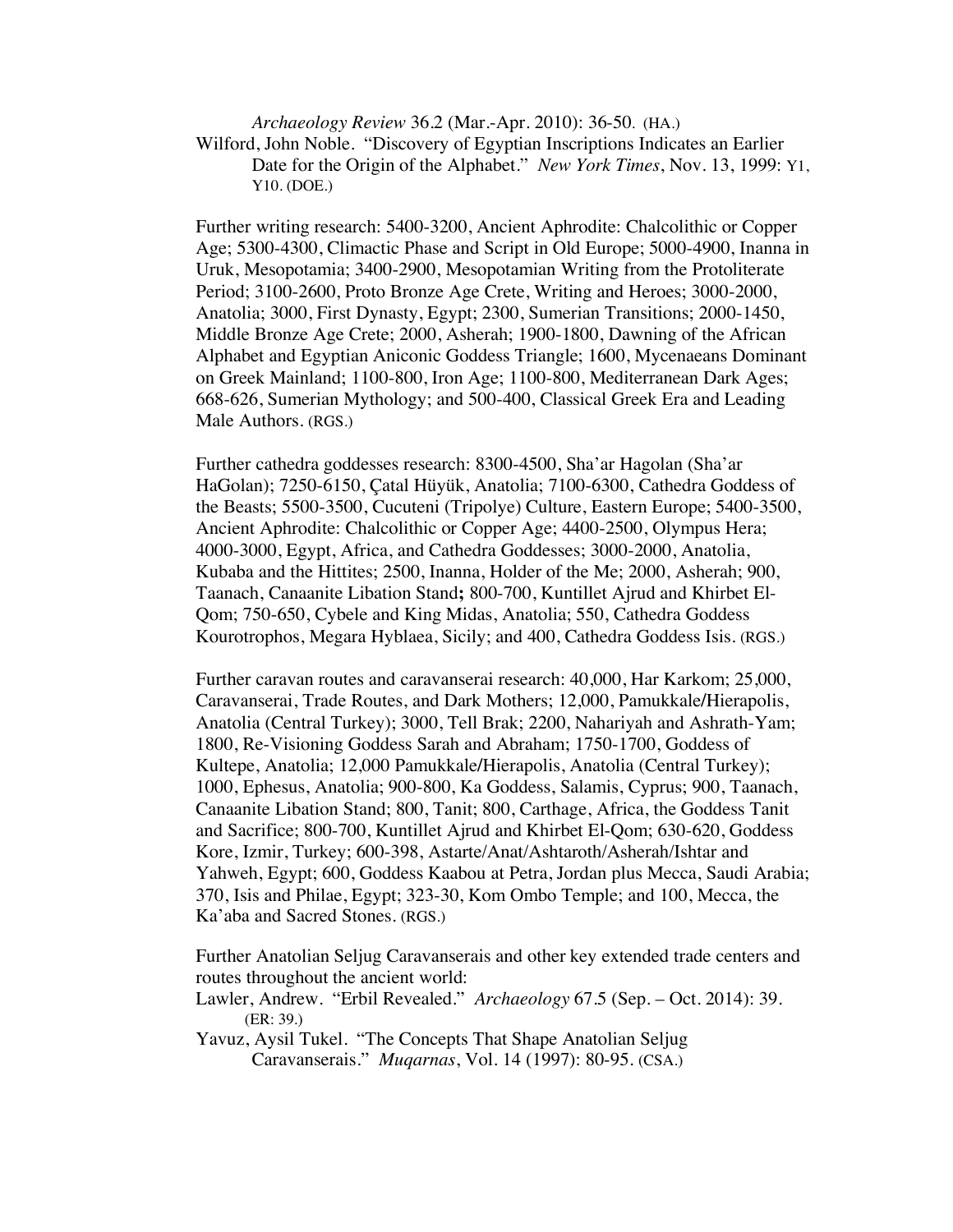IMAGE: SCORPION TABLEAU: GEBEL TJAUTI, EGYPT. PHOTO: © GSA. DESCRIPTION: SCORPION TABLEAU, LIMESTONE CLIFF CARVINGS BELIEVED TO BE THE EARLIEST EGYPTIAN PROTO-HIEROGLYPHICS. SLIDE LOCATION , SHEET , ROW , SLEEVE , SLIDE # , 3250 BCE. NOTE 1: TABLEAU. "INSCRIBED SCENES AND SYMBOLS [THAT] BEAR A STRONG RESEMBLANCE TO LATER HIEROGLYPHS (CK: F1)." PHOTO NOTE: ILLUSTRATION TBD, CHRISI KARVONIDES. PHOTO NOTE: FOR FURTHER RESEARCH AND IMAGES: RESOURCE: (MUSEUM ART RESOURCE.) RESOURCE: (BRITISH MUSEUM: LONDON, ENGLAND.) RESOURCE: (ARCHAEOLOGY, ARCHITECTURE & ART.)

IMAGE: TEMPLE COMPLEX: DENDERA, EGYPT. PHOTO: © GSA. DESCRIPTION: AERIAL OF DENDERA TEMPLE, NEAR ABYDOS. SLIDE LOCATION EGYPT, SHEET 37, ROW 2, SLEEVE 2, SLIDE #**289**, 2613-2494 BCE. CO\_EGY\_S37\_R2\_SL2\_S289.jpg SHOT ON LOCATION: DENDERA, EGYPT. NOTE 1: FIELDWORK PROJECT 1989.

IMAGE: HORUS AS FALCON: EDFU TEMPLE, TEMPLE. PHOTO: © GSA. DESCRIPTION: HORUS AS HAWK/FALCON. SLIDE LOCATION EGYPT, SHEET 18, ROW 2, SLEEVE 1, SLIDE #51B, BCE. CO\_EGY\_S18\_R2\_SL1\_S51B.jpg SHOT ON LOCATION: EDFU TEMPLE, EGYPT. NOTE 1: "WHEN THE GODS BEGAN TO DISPOSSESS THE GODDESSES IN THE OFFICIAL RELIGION, THE KING TOOK A NEW TITLE COMPOUNDED OF HORUS AND SETEKH **(**STWE: 107)." NOTE 2: FALCON, SYMBOL OF ISIS'S SON HORUS AND STANDARD ICON FOR KINGS. NOTE 3: FIELDWORK PROJECT 1989.

IMAGE: SEATED PRE-DYNASTIC BIRD GODDESS ISIS: EGYPT. PHOTO: © GSA. DESCRIPTION: CATHEDRA OR THRONED ISIS NURSING HORUS, THRONE SOURCE OF ROYAL LINEAGE. SLIDE LOCATION EGYPT, SHEET 44, ROW 2, SLEEVE 5, SLIDE #10, BCE. CO\_EGY\_S44\_R2\_SL5\_S10.jpg (ALSO RE-GENESIS PHASE 2: IT\_RPT\_S2\_R3\_SL2\_S10.jpg) (Also Symposium 2016 disk.) SHOT ON LOCATION: METROPOLITAN MUSEUM OF ART: NEW YORK, NY. NOTE 1: "AN ICONOGRAPHIC INTERPRETATION OF THE CATHEDRA ISIS INCLUDES HIEROS GAMOS (APL: 2-23-1999)."

NOTE 2: CATHEDRA (ENTHRONED). "THE FEMALE POWER BEHIND THE THRONE – BE IT THAT OF A QUEEN, PRINCESS OR GODDESS (CK: F1; RGS)." NOTE 3: "THE HIEROS GAMOS FROM WHENCE A ROYAL SOVEREIGN GETS HIS IOR HER] POWER AND THIS IS THE GODDESS HERSELF (APL: 2-23-1999)."

NOTE 4:

'IT IS THE THRONE THAT MAKES THE KING.' (BATB: 34.) GIVEN THAT LINEAGE (ROYAL AND OTHERWISE) IS MATRILINEAR, MOTHER GODDESS ISIS BESTOWS KINGSHIP AND THE ROYAL THRONE BY SUCKLING OR HOLDING THE ROYAL CANDIDATE ON HER LAP (BWA: 68) (RGS: 400, CATHEDRA GODDESS ISIS).

NOTE 5: FIELDWORK PROJECT 1993-2002.

IMAGE: CATHEDRA MARY, NURSING CHRIST CHILD. PHOTO: © GSA. DESCRIPTION: CATHEDRA OR THRONED GODDESS MARY NURSING CHRIST CHILD, THRONE SOURCE OF ROYAL LINEAGE. SLIDE LOCATION RE-GENESIS PHASE 2, SHEET 4, ROW 2, SLEEVE 3, SLIDE #8, BCE.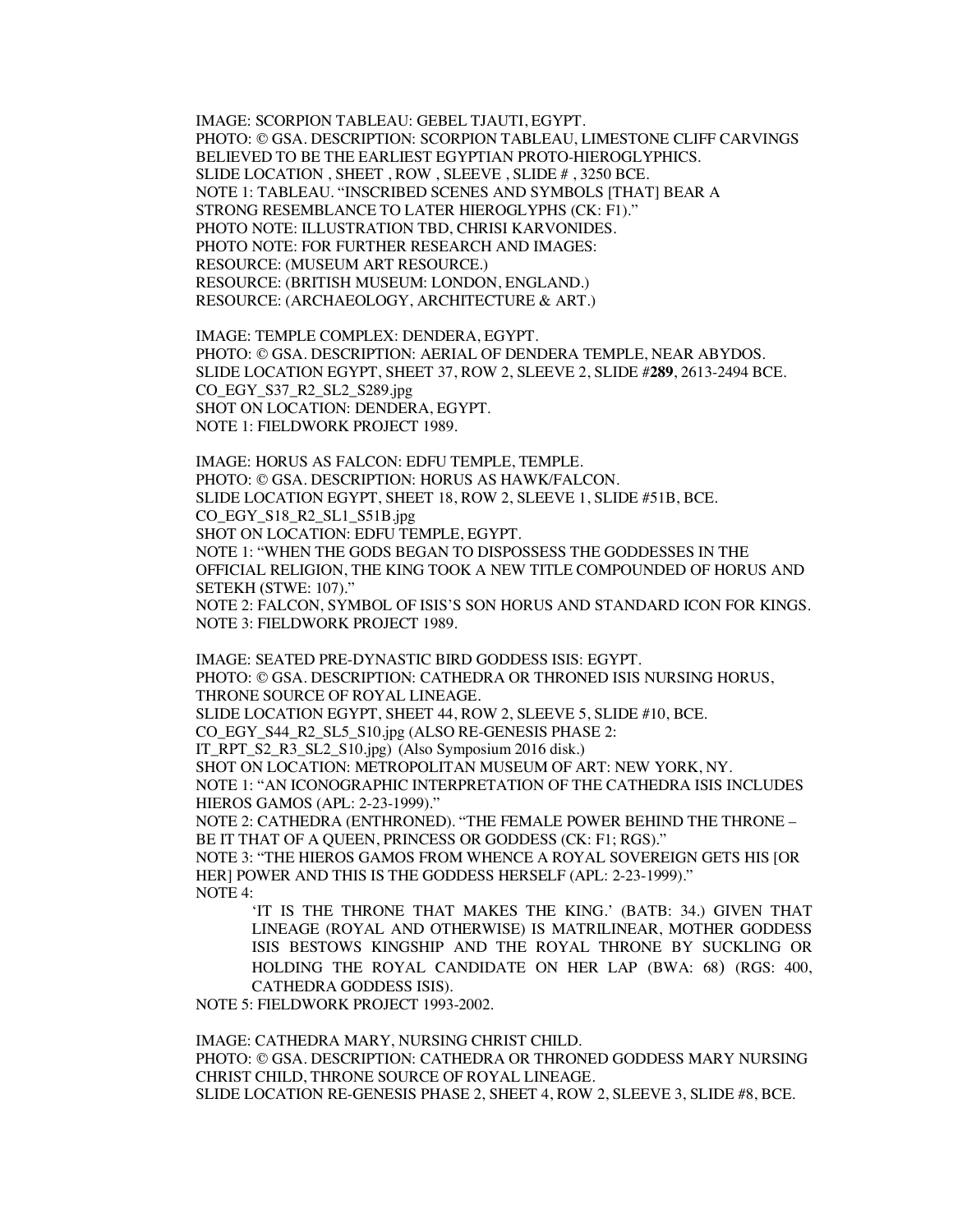IT\_RPT\_S4\_R2\_SL3\_S8.jpg

SHOT ON LOCATION: PORTLAND MUSEUM OF ART: PORTLAND, MAINE. NOTE 1: AN ICONOGRAPHIC INTERPRETATION OF CATHEDRA MADONNA AND CHRIST CHILD INCLUDES HIEROS GAMOS. (APL: 2-23-1999.) NOTE 2: CATHEDRA (ENTHRONED). "THE FEMALE POWER BEHIND THE THRONE – BE IT THAT OF A QUEEN, PRINCESS, OR GODDESS (CK: F1; RGS)." NOTE 3: "THE HIEROS GAMOS FROM WHENCE A ROYAL SOVEREIGN GETS HIS [OR HER] POWER AND THIS IS THE GODDESS HERSELF (APL: 2-23-1999)." NOTE 4: FOR FURTHER RESEARCH OF THE VIRGIN MARY THEORY OF IMMACULATE CONCEPTION, SEE PARTHENOGENESIS, SELF – SEEDING, AUTOPOIESIS, AND OTHER ASPECTS OF SELF – FERTILIZATION EGGS = TWO X CHROMOSOMES.

NOTE 5: FIELDWORK PROJECT 1993.

IMAGE: CATHEDRA THRONE: HATSHEPSUT TEMPLE, EGYPT. PHOTO: © GSA. DESCRIPTION: RELIEF OF A CATHEDRA THRONE SURROUNDED BY SEVEN, LOWER EGYPT COBRAS, PLUS THE ROYAL WEDJAT OR THE URAEUS X 2: LOCATION IS IN THE PUNT COLONNADE AT HATSHEPSUT TEMPLE. SLIDE LOCATION EGYPT, SHEET 33, ROW 2, SLEEVE 2, SLIDE #213, BCE. CO\_EGY\_S33\_R2\_SL2\_S213.jpg

SHOT ON LOCATION: WEST BANK VALLEY OF QUEENS: LUXOR, EGYPT. NOTE 1: AN ICONOGRAPHIC INTERPRETATION OF THE CATHEDRA (ENTHRONED) GODDESS, THE ANKH, AND ROYAL WEDJAT *(*URAEUS) INCLUDES HIEROS GAMOS. (APL: 2-23-1999.)

NOTE 2: CATHEDRA (ENTHRONED). "THE FEMALE POWER BEHIND THE THRONE – BE IT THAT OF A QUEEN, PRINCESS OR GODDESS (CK: F1; RGS)." NOTE 3: "THE HIEROS GAMOS FROM WHENCE A ROYAL SOVEREIGN GETS HIS [OR HER] POWER AND THIS IS THE GODDESS HERSELF (APL: 2-23-1999)." NOTE 4: WEDJAT OR WADJET IS ALSO KNOWN AS EDJO, UDJO, OR BUTO. NOTE 5: "NATIONALLY THE MOST IMPORTANT GODS [DEITIES] WERE DISTINGUISHED BY BEING REPRESENTED SEATED ON THRONES AND CARRYING THE EMBLEMS OF LIFE AND POWER (BATB: 30)." NOTE 6: FIELDWORK PROJECT 1989.

IMAGE: CATHEDRA MAAT, WHO 'BREATHES LIFE INTO THE BEGINNING OF LIFE': LUXOR, EGYPT.

PHOTO: © GSA. DESCRIPTION: RELIEF OF CATHEDRA (ENTHRONED) MAAT WITH FEATHER AND TWO BREASTS ABOVE AND BELOW AT LUXOR TEMPLE, EGYPT. SLIDE LOCATION EGYPT, SHEET 28, ROW 3, SLEEVE 5, SLIDE #133C, BCE. CO\_EGY\_S28\_R3\_SL5\_S133C.jpg

SHOT ON LOCATION: LUXOR TEMPLE: EGYPT. NOTE 1: "EGYPTIAN MAAT OF TRUTH AND JUSTICE WHO NOT ONLY REBIRTHS THE GODS, BUT 'BREATHES LIFE INTO THE BEGINNING OF LIFE (MG: 260-63; RGS)' (RGS: 2500, INANNA, HOLDER OF THE ME)."

NOTE 2: AN ICONOGRAPHIC INTERPRETATION OF THE CATHEDRA (THRONE), ANKH, AND THE ROYAL WEDJAT (URAEUS) INCLUDES HIEROS GAMOS. (APL: 2-23- 1999.)

NOTE 3: CATHEDRA (ENTHRONED). "THE FEMALE POWER BEHIND THE THRONE – BE IT THAT OF A QUEEN, PRINCESS OR GODDESS (CK: F1; RGS)."

NOTE 4: "THE HIEROS GAMOS FROM WHENCE A ROYAL SOVEREIGN GETS HIS [OR HER] POWER AND THIS IS THE GODDESS HERSELF (APL: 2-23-1999)." NOTE 5: WEDJAT OR WADJET IS ALSO KNOWN AS EDJO, UDJO, OR BUTO. NOTE 6: FIELDWORK PROJECT 1989.

IMAGE: CATHEDRA THRONE DEITY: UR, MESOPOTAMIA.